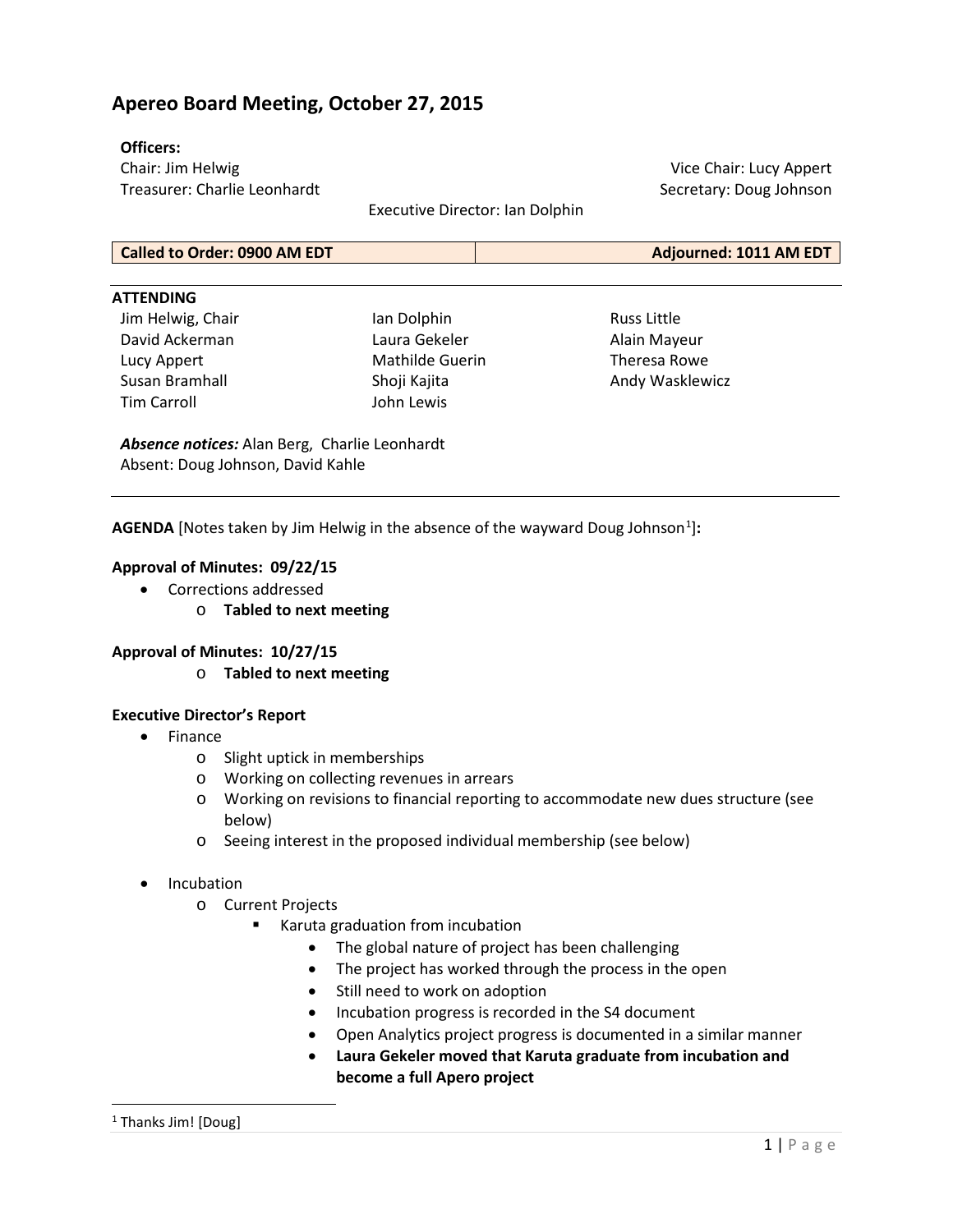o Susan Bramhall seconded

## o **Approved by consensus**

- Partnerships
	- o IMS Global Learning Consortium [https://www.imsglobal.org/]
		- **IMSGlobal MOU discussed**
		- **EXTE:** Looking at ways to fund project involvement with standards development
		- Updates will be shared via the announcements, webinars, to help projects become aware of opportunities and ongoing standards work
		- Recommendation to encourage Open Source reference implementations
		- **Tim Carroll moved to approve Apereo/IMSGlobal MOU**; Theresa Rowe seconded
			- **Approved by consensus**
	- o PESC [Postsecondary Education Standards Council http://www.pesc.org]
		- Recommendation to develop a similar MOU with PESC
		- Comments that we will want to ensure MOUs don't stray far from our mission.
		- Recommended that we keep a register of MOUs and regular review.
- Membership
	- o Continued discussion of the new dues structure proposal presented at the September meeting.
	- o **Laura Gekeler moved to approve the new dues structure including Individual membership;**
		- **Lucy Appert seconded**
		- Voice vote taken: Approve: 10 Opposed: 1
		- **Motion passed.**
- Applications
	- o **Tim moved to approve membership application of University of Lleida**; David Ackerman seconded
		- **Approved by consensus**
	- o Ian highlighted aspects of the JISC application for membership.
		- This is a positive development.
		- Analytics is likely a key point of collaboration.
		- **David Ackerman moved to approve the JISC membership application;** Lucy Appert seconded
			- **Approved by consensus**
- Illinicloud [http://www.illinicloud.org] Gates Proposal
	- o Still waiting for Gates to approve. Indications are positive.
- Events
	- o Open Summit 2016/Open Apereo 2016
		- **Working on contracts with NYU. This is occurring a little later than normal;** planning velocity will increase. Summit planning is continuing.
		- OSI and RedHat are involved.
		- Most elements are in place, and planning will open out in the next week or so.
		- Board participation in the strategic planning would be most useful.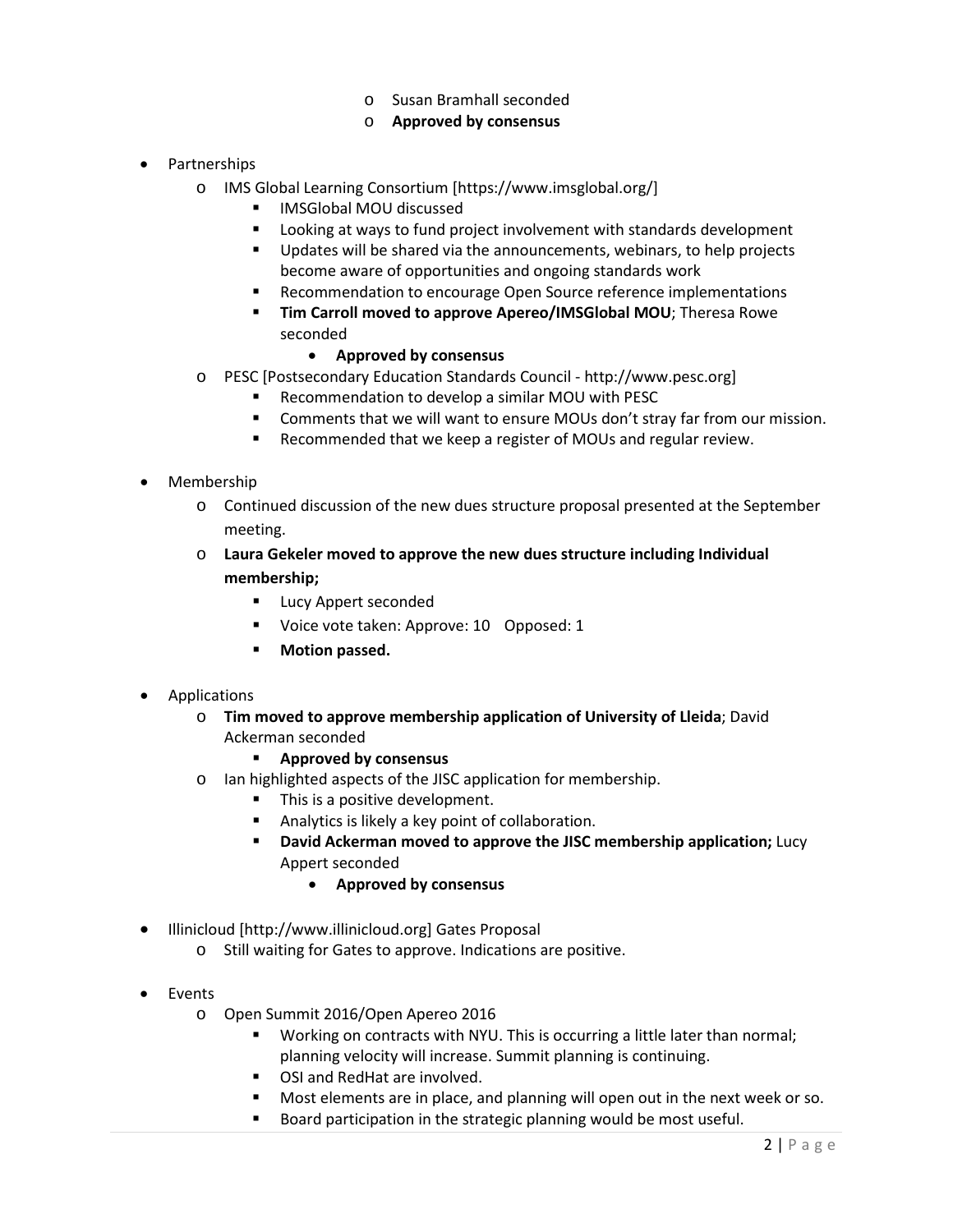- **Speak to Ian if interested**
- o **More events** are listed at <https://www.apereo.org/events>

# **Call for Topics for Next Meeting**

•

## **Adjournment:**

- Moved: David Ackerman Seconded: Laura Gekeler
	- o **Approved by consensus.**

# **Information Items**

• **Apereo Webinars**:<https://www.apereo.org/content/apereo-events>